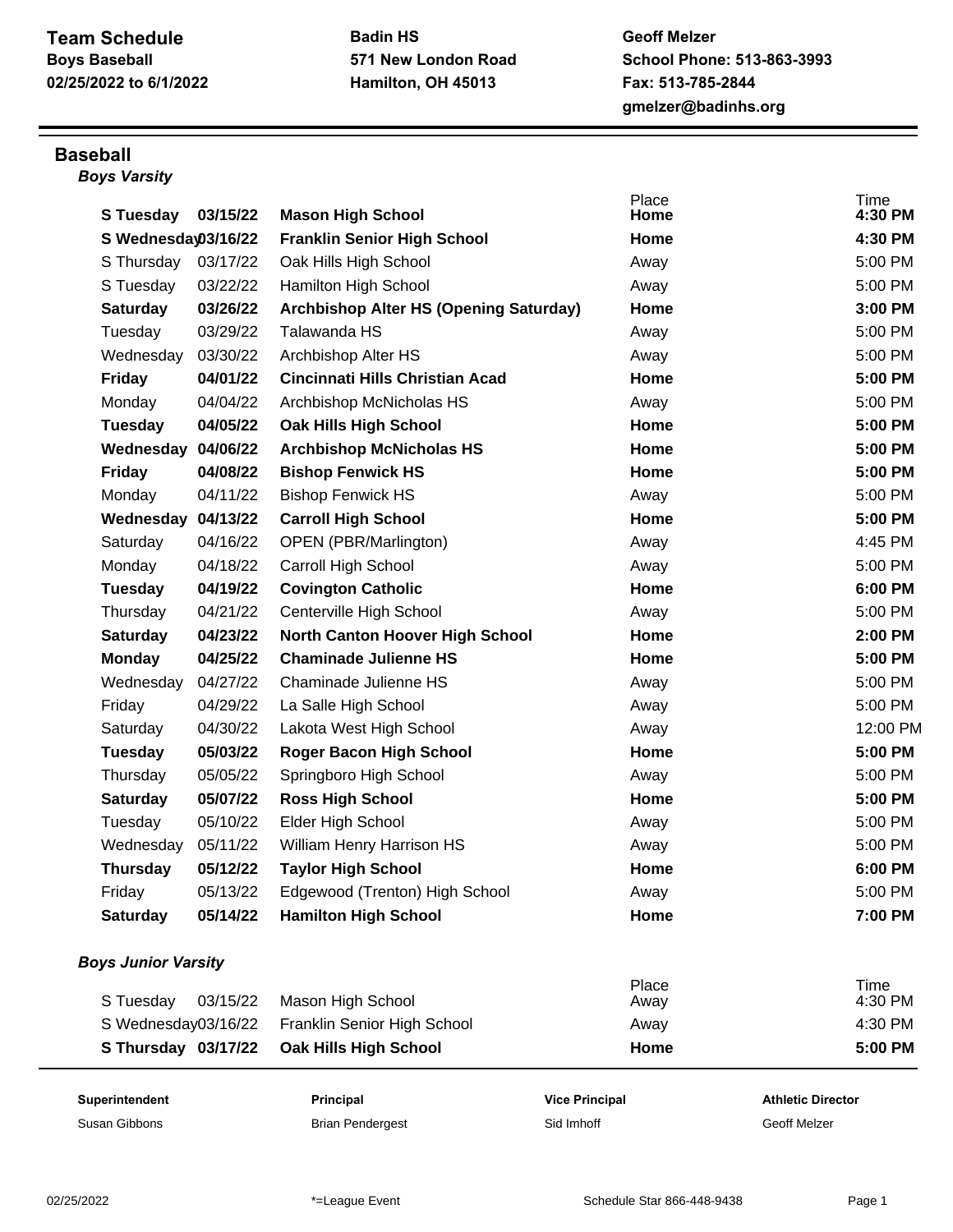**Geoff Melzer School Phone: 513-863-3993 Fax: 513-785-2844 gmelzer@badinhs.org**

## **Baseball**

*Boys Junior Varsity*

| Superintendent       | Principal<br><b>Vice Principal</b> |                                                                                  | <b>Athletic Director</b> |                        |
|----------------------|------------------------------------|----------------------------------------------------------------------------------|--------------------------|------------------------|
|                      |                                    | Field)                                                                           |                          |                        |
| S Wednesday03/16/22  |                                    | <b>Walnut Hills High School (@ Foundation</b>                                    | Home                     | 05:30 PM               |
| S Tuesday            | 03/15/22                           | Mason High School                                                                | Place<br>Away            | <b>Time</b><br>4:30 PM |
| <b>Boys Freshman</b> |                                    |                                                                                  |                          |                        |
| Friday               | 05/13/22                           | <b>Edgewood (Trenton) High School</b>                                            | Home                     | 5:00 PM                |
| Thursday             | 05/12/22                           | <b>Taylor High School</b>                                                        | Away                     | 5:00 PM                |
| Wednesday 05/11/22   |                                    | <b>William Henry Harrison HS</b>                                                 | Home                     | 5:00 PM                |
| Tuesday              | 05/10/22                           | <b>Elder High School</b>                                                         | Home                     | 5:00 PM                |
| Saturday             | 05/07/22                           | Ross High School                                                                 | Away                     | 12:00 PM               |
| <b>Thursday</b>      | 05/05/22                           | <b>Springboro High School</b>                                                    | Home                     | 5:00 PM                |
| Tuesday              | 05/03/22                           | Roger Bacon High School                                                          | Away                     | 5:00 PM                |
| <b>Saturday</b>      | 04/30/22                           | <b>Lakota West High School</b>                                                   | Home                     | 12:00 PM               |
| <b>Friday</b>        | 04/29/22                           | La Salle High School                                                             | Home                     | 5:00 PM                |
| Wednesday 04/27/22   |                                    | <b>Chaminade Julienne HS</b>                                                     | Home                     | 5:00 PM                |
| Monday               | 04/25/22                           | Chaminade Julienne HS                                                            | Away                     | 5:00 PM                |
| Saturday             | 04/23/22                           | Oak Hills High School                                                            | Away                     | 12:00 PM               |
| <b>Thursday</b>      | 04/21/22                           | <b>Centerville High School</b>                                                   | Home                     | 5:00 PM                |
| Wednesday            | 04/20/22                           | Cincinnati Trailblazers (at Blue Ash/Grooms<br>Fields)                           | Away                     | 5:00 PM                |
| Tuesday              | 04/19/22                           | <b>Covington Catholic</b>                                                        | Away                     | 5:00 PM                |
| <b>Saturday</b>      | 04/16/22                           | <b>Western Brown High School</b>                                                 | Home                     | 12:00 PM               |
| Tuesday              | 04/12/22                           | Hamilton High School                                                             | Away                     | 6:00 PM                |
| <b>Monday</b>        | 04/11/22                           | <b>Bishop Fenwick HS</b>                                                         | Home                     | 5:00 PM                |
| Sunday               | 04/10/22                           | <b>OPEN (Don Crain JV Tournament at West</b><br><b>Chester Baseball Complex)</b> | Away                     | <b>TBA</b>             |
| Saturday             | 04/09/22                           | <b>OPEN (Don Crain JV Tournament at West</b><br>Chester Baseball Complex)        | Away                     | <b>TBA</b>             |
| Friday               | 04/08/22                           | <b>Bishop Fenwick HS</b>                                                         | Away                     | 5:00 PM                |
| Wednesday            | 04/06/22                           | Archbishop McNicholas HS                                                         | Away                     | 5:00 PM                |
| <b>Monday</b>        | 04/04/22                           | <b>Archbishop McNicholas HS</b>                                                  | Home                     | 5:00 PM                |
| Saturday             | 04/02/22                           | Lakota East High School                                                          | Away                     | 12:00 PM               |
| Friday               | 04/01/22                           | Cincinnati Hills Christian Acad                                                  | Away                     | 5:00 PM                |
| Wednesday            | 03/30/22                           | <b>Archbishop Alter HS</b>                                                       | Home                     | 5:00 PM                |
| Tuesday              | 03/29/22                           | <b>Talawanda HS</b>                                                              | Home                     | 5:00 PM                |
| Saturday             | 03/26/22                           | Archbishop Alter HS (Opening Saturday)                                           | Away                     | 3:00 PM                |
|                      | 03/22/22                           | <b>Hamilton High School</b>                                                      | Home                     | <b>Time</b><br>5:00 PM |
| <b>S</b> Tuesday     |                                    |                                                                                  |                          | Place                  |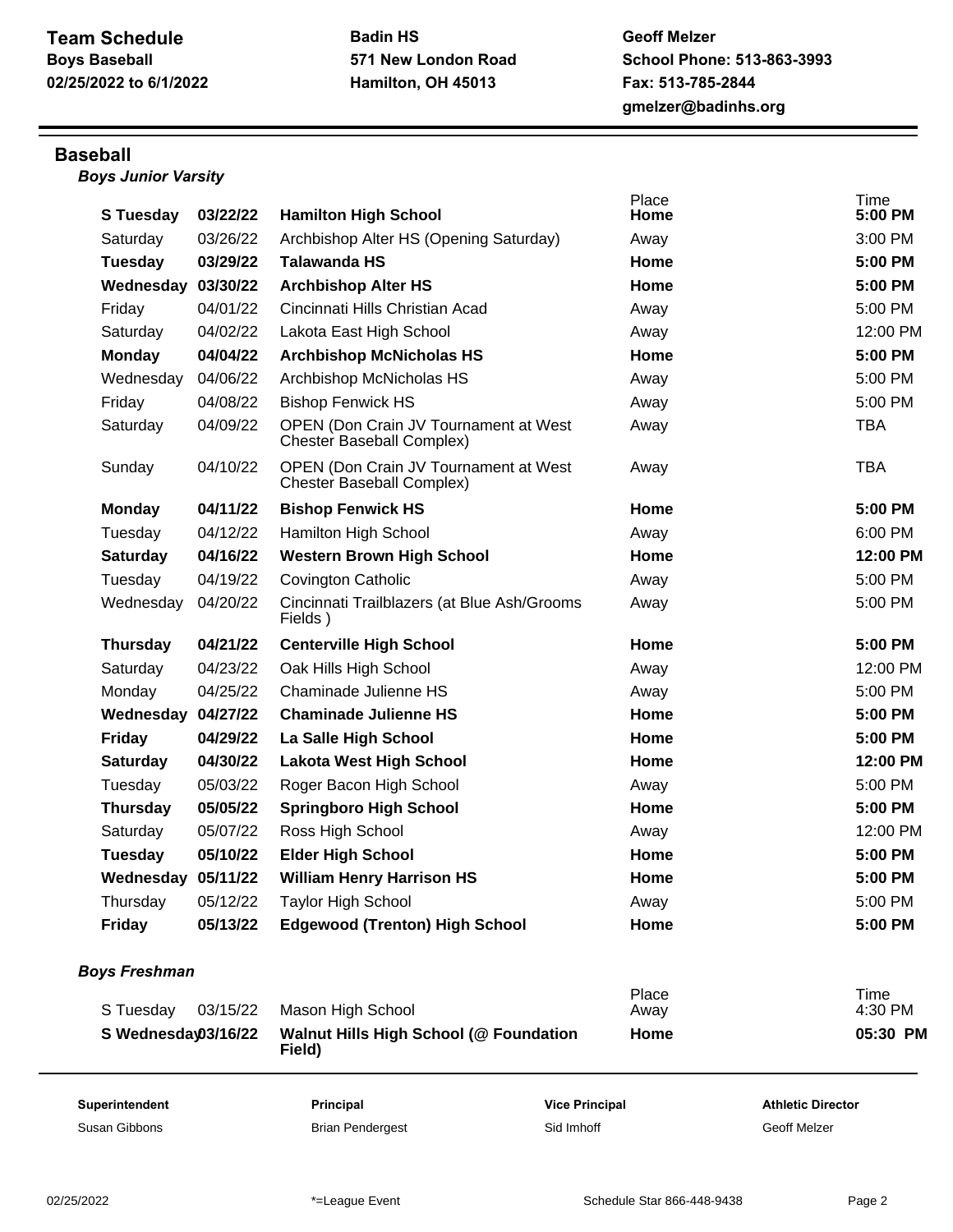## **Baseball**

*Boys Freshman*

| <b>S</b> Monday    | 03/21/22 | Edgewood (Trenton) High School (@<br><b>Foundation Field)</b> | Place<br>Home | <b>Time</b><br>04:30 PM |
|--------------------|----------|---------------------------------------------------------------|---------------|-------------------------|
| S Tuesday          | 03/22/22 | Hamilton High School (@ Hamilton Freshman<br>School)          | Away          | 5:00 PM                 |
| <b>Saturday</b>    | 03/26/22 | Cincinnati Trailblazers (Opening Saturday @<br>Alumni Field)  | Home          | 6:00 PM                 |
| Monday             | 03/28/22 | Lakota East High School                                       | Away          | 5:00 PM                 |
| <b>Tuesday</b>     | 03/29/22 | Talawanda HS (@ Foundation Field)                             | Home          | 5:30 PM                 |
| Thursday           | 03/31/22 | Turpin High School (@ Riverside Park)                         | Away          | 4:30 PM                 |
| Friday             | 04/01/22 | William Henry Harrison HS                                     | Away          | 5:00 PM                 |
| Monday             | 04/04/22 | Archbishop McNicholas HS                                      | Away          | 5:00 PM                 |
| Wednesday          | 04/06/22 | <b>Archbishop McNicholas HS</b>                               | Home          | 5:00 PM                 |
| <b>Friday</b>      | 04/08/22 | <b>Wyoming HS/MS (@ Foundation Field)</b>                     | Home          | 5:30 PM                 |
| Saturday           | 04/09/22 | Lebanon High School (@ Lebanon HS)                            | Away          | 12:00 PM                |
| Monday             | 04/11/22 | <b>Bishop Fenwick HS</b>                                      | Away          | 5:00 PM                 |
| Tuesday            | 04/12/22 | Hamilton High School (@ Hamilton Freshman<br>School)          | Away          | 5:00 PM                 |
| Wednesday 04/13/22 |          | Lakota East High School (@ Foundation Field) Home             |               | 05:00 PM                |
| <b>Saturday</b>    | 04/16/22 | Western Brown High School (@ Alumni Field)                    | Home          | 2:30 PM                 |
|                    |          |                                                               |               |                         |
| <b>Monday</b>      | 04/18/22 | Milford High School (@ Foundation Field)                      | Home          | 5:30 PM                 |
| <b>Tuesday</b>     | 04/19/22 | <b>Covington Catholic (@ Foundation Field)</b>                | Home          | 6:00 PM                 |
| <b>Thursday</b>    | 04/21/22 | Centerville High School (@ Foundation Field)                  | Home          | 05:00 PM                |
| Saturday           | 04/23/22 | Oak Hills High School (@ Bridgetown Middle<br>School)         | Away          | 12:00 PM                |
| Tuesday            | 04/26/22 | Indian Hill High School                                       | Away          | 5:00 PM                 |
| Wednesday          | 04/27/22 | <b>Butler High School (@ Foundation Field)</b>                | Home          | 05:00 PM                |
| Friday             | 04/29/22 | La Salle High School                                          | Away          | 5:00 PM                 |
| <b>Saturday</b>    | 04/30/22 | Lakota West Freshman School (@ Foundation Home<br>Field)      |               | 12:00 PM                |
| Wednesday          | 05/04/22 | Talawanda HS (@ Oxford Community Park)                        | Away          | 5:00 PM                 |
| <b>Thursday</b>    | 05/05/22 | Springboro High School (@ Foundation Field)                   | Home          | 5:00 PM                 |
| Saturday           | 05/07/22 | Ross High School                                              | Away          | 12:00 PM                |

Susan Gibbons **Susan Gibbons** Brian Pendergest Sid Imhoff Sid Imhoff Geoff Melzer

**Superintendent Principal Vice Principal Athletic Director**